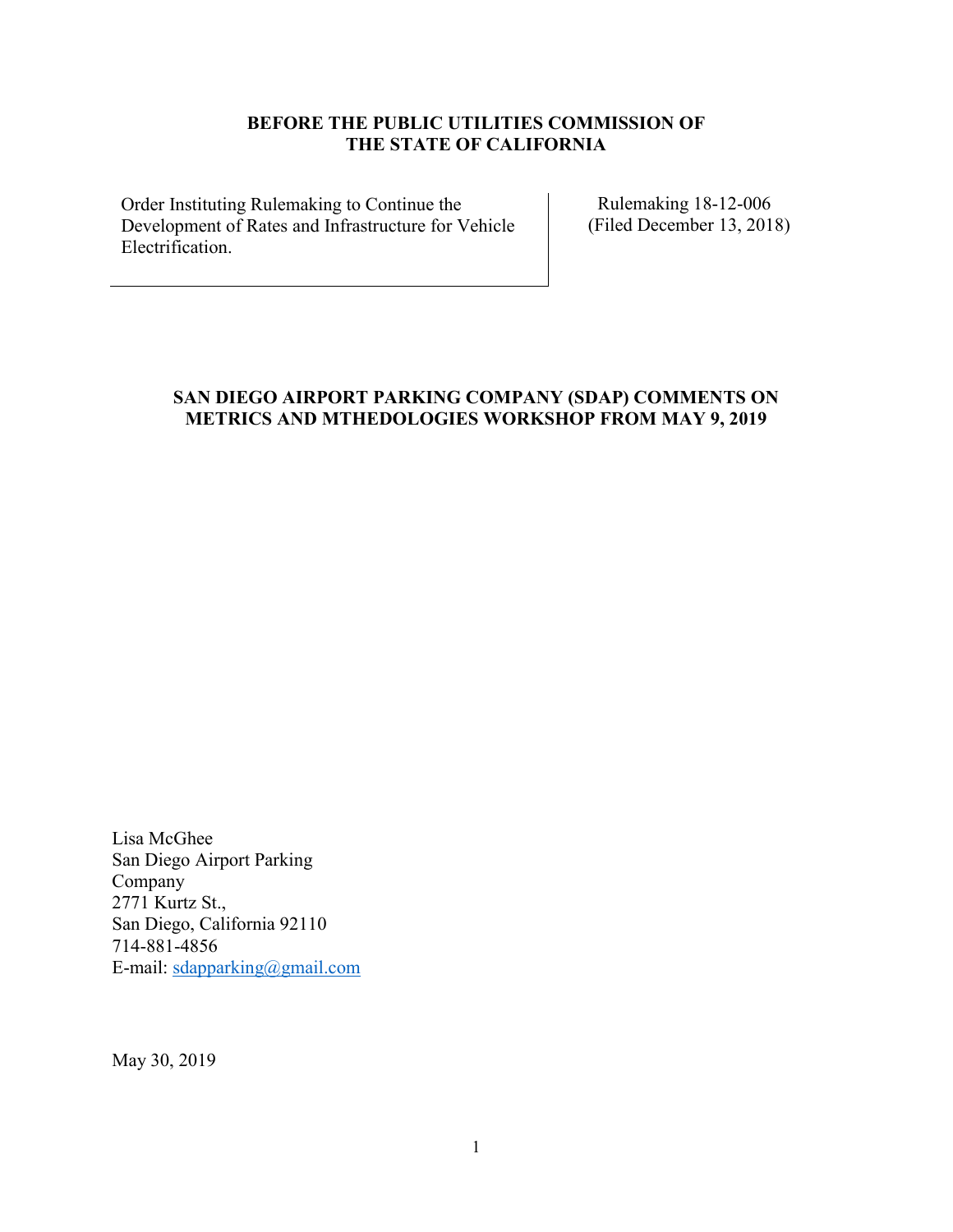#### **BEFORE THE PUBLIC UTILITIES COMMISSION OF THE STATE OF CALIFORNIA**

Order Instituting Rulemaking to Continue the Development of Rates and Infrastructure for Vehicle Electrification.

Rulemaking 18-12-006 (Filed December 13, 2018)

#### **SAN DIEGO AIRPORT PARKING COMPANY (SDAP) COMMENTS ON METRICS AND MTHEDOLOGIES WORKSHOP FROM MAY 9, 2019**

#### **I. INTRODUCTION**

San Diego Airport Parking Company (SDAP) respectfully submits the following comments. Pursuant to the e-mail issued by Carolyn Sisto on May 10, 2019, parties are granted an opportunity to submit written comments.

SDAP agrees with many aspects of the Data Collection that has been prepared for the evaluation process and would like to identify other improvements to the current efforts that needs to be considered and will achieve a more accurate measurement of the parameters that can help to determine standards that will be critical to achieve a TEF solution that creates a reliable, feasible TE feet deployment for all stakeholders including the MHD which is much more complex and the reliability and safety elements for commercial motor carriers needs are more highly sensitive and require these fleets to meet the California Code of Regulations for Title 13 Motor Vehicles, Division 2 Department of the California Highway Patrol, Chapter 6.5 Motor Carrier Safety.

The general provisions of this chapter are as follows:

<sup>(</sup>a) Inspections by Department. Motor carriers shall afford authorized representatives of the department a reasonable opportunity to enter terminals, maintenance facilities, farm labor camps, or other private property to inspect vehicles and records to determine compliance with this chapter. Every driver shall permit the inspection of any vehicle or pertinent records for which the driver is responsible or has under his or her control.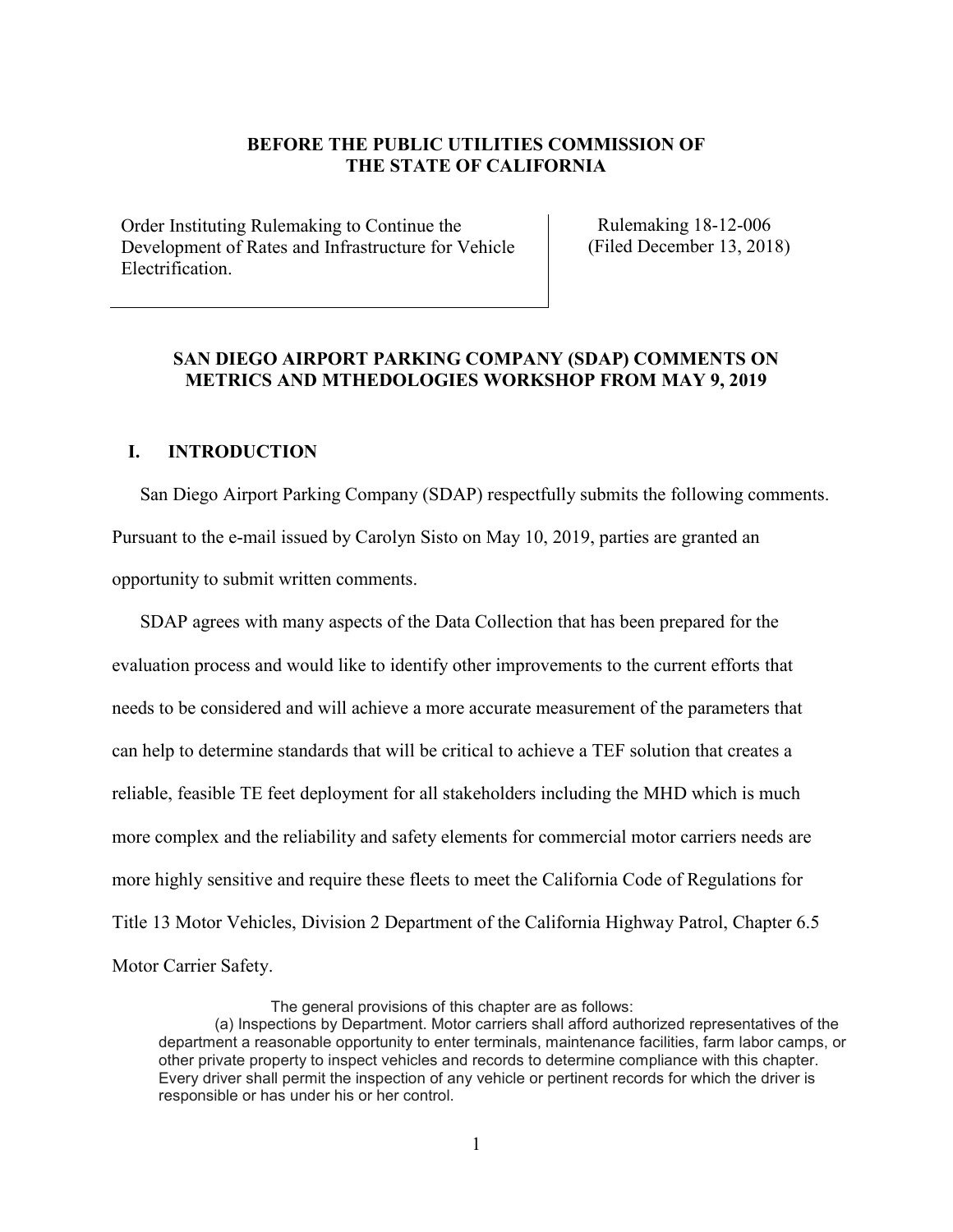(b) Authority of District Boards. The governing board of any school district, county superintendent of schools, or equivalent private school entity or official, may adopt and enforce additional requirements governing the transportation of pupils. Such requirements shall not conflict with any law or state administrative regulation.

(c) Application to Private School Buses. The provisions of this chapter shall apply equally to private school buses and to private school officials and agencies unless the context clearly indicates that no such application may reasonably be made.

(d) Special Application. Regulations in this title relating to buses and to the transportation of passengers shall also apply to trailer buses.

(e) Exemptions. The Commissioner may grant exemptions from any of the requirements of this chapter when, in his judgment, requests appear reasonable, or the results intended by these regulations can be accomplished by alternate methods of compliance. However, no exemption will be granted if, in the opinion of the Commissioner, the exemption would compromise the safety requirements of these regulations. In addition, any exemption granted by the Commissioner is nontransferable and may be rescinded at any time for cause.

This code of Regulations and the TE technology will need to prioritize safety for the

MHD fleets that will be displacing into these heavier vehicles that are 100% proprietary

equipment, which creates new barriers and challenges than that of the Light Duty passenger

cars. Many of these Motor Carrier fleets require safety inspections every 45 days. San

Diego Airport Parking Company adopted and displaced 50% of it's fleets into TE in 2015

and thereby has gained experience on the ground regarding the limitations of the

technology and the barriers and cost, thereby SDAP has lessons learned from their

experience and along with the current advancements in technology , this has encouraged

SDAP to evaluate its next procurement into its  $2<sup>nd</sup>$  generation of the EV technology. SDAP

will have delivery by July 1, 2019 of the  $2<sup>nd</sup>$  generation of EV vehicles and EVSE, which

will now incorporate fast DCFC charging for the first time in SDAP's fleet.

#### **II. DISCUSSION ON DATA COLLECTION**

#### *A. Site Capacity Limitations*

- Be sure to gather data of the site limitations prior to the deployment on both the energy and voltage limitation.
- Circuit capacity
- Then after install what is the "new" limitation of capacity and voltage.
	- This will be good to understand if this site will ever be able to grow to 100% and then, what is the new limit.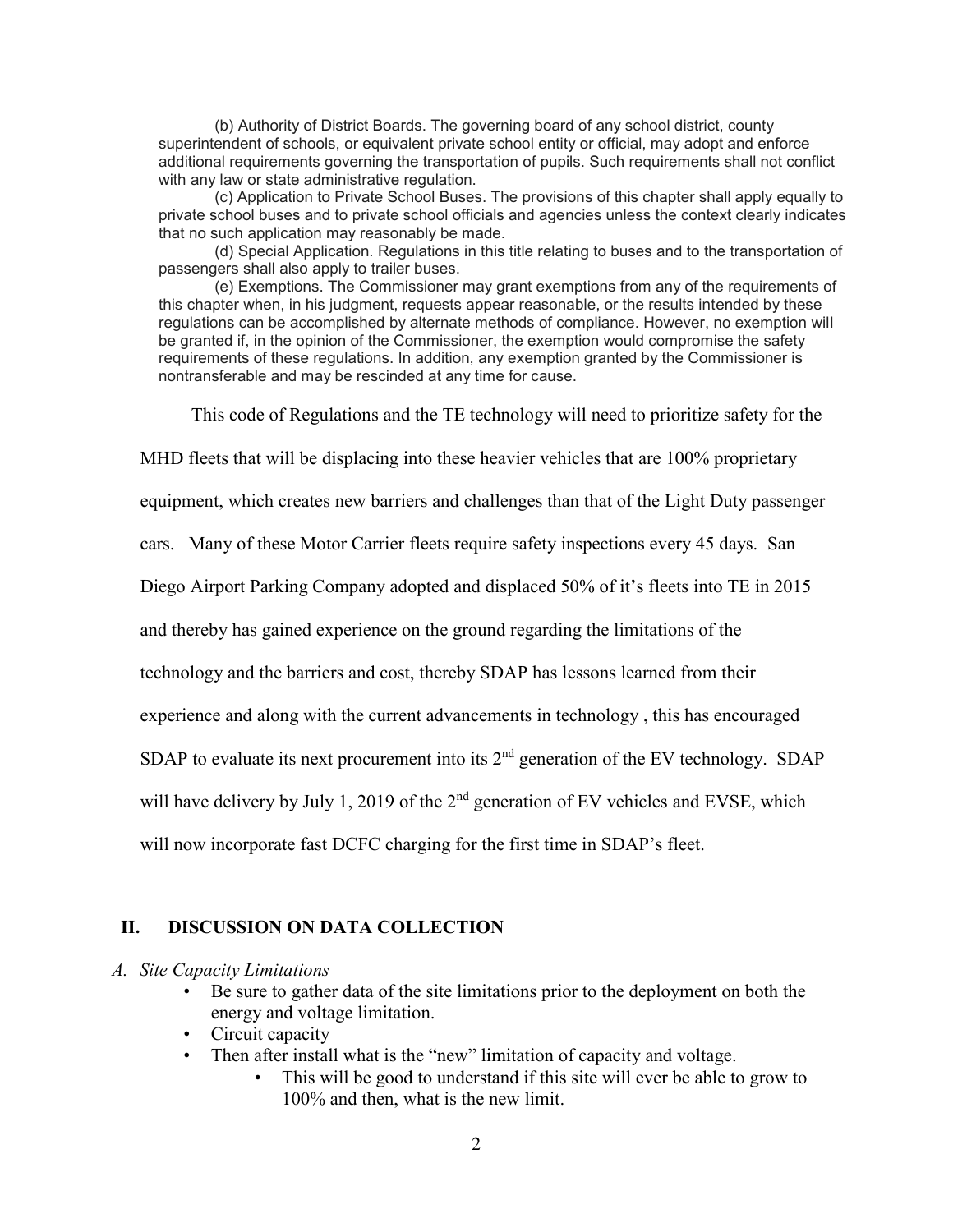# *B. Building Load*

• Understand the facilities existing building load.

### *C. Upgrade cost Drivers and Alternatives*

- Site Agreements
	- What kind of agreements are required before install beyond planning permits?
		- Easements
		- Licensing Agreements
		- Environmental
		- ADA
- Making sure that all construction and upgrade cost are documented as these details can sometimes be mitigated by alterative solutions and thereby understanding the following data for construction and installation is imperative:
	- Trench length
	- Trench distance to EVSE
	- Is Transformer shared
	- Is Transformer on same side of street and accessible
	- For 100% TE what would be required?
	- How many spaces does each piece of equipment require?
	- How many total parking spaces or SF was required and lost to the business due to the infrastructure installation?
	- Dimension of each piece of equipment
	- Dimension and SF required AFTER installed as the following are "other" requirements which take up more space:
		- Bollards
		- Cement Casting
		- Easement from building or other requirements
		- Working room for Utilities or for other reasons which prohibit area to be used either in front, behind or on the sides of the completed infrastructure.
			- For example, the Transformer requires working room in front of it for the Utilities.
	- Reach distance of the cable on EVSE to plug into the vehicle.
		- This can be different with pullies or with the location of the connector on the vehicle. Typically, the length is 20 feet; but with pullies and the location of the door for the connector on the vehicle you could end up with a problem.
		- Alternatively, this can be solved if all parties think this through in advance.
	- Design Sign-off document of verses Civil plans
		- Be sure all inches and feet are accounted for as a design sign-off document does not provide the same details as the Civil plans, which leaves room for interpretation and thereby potential problems.
	- Number of Change Orders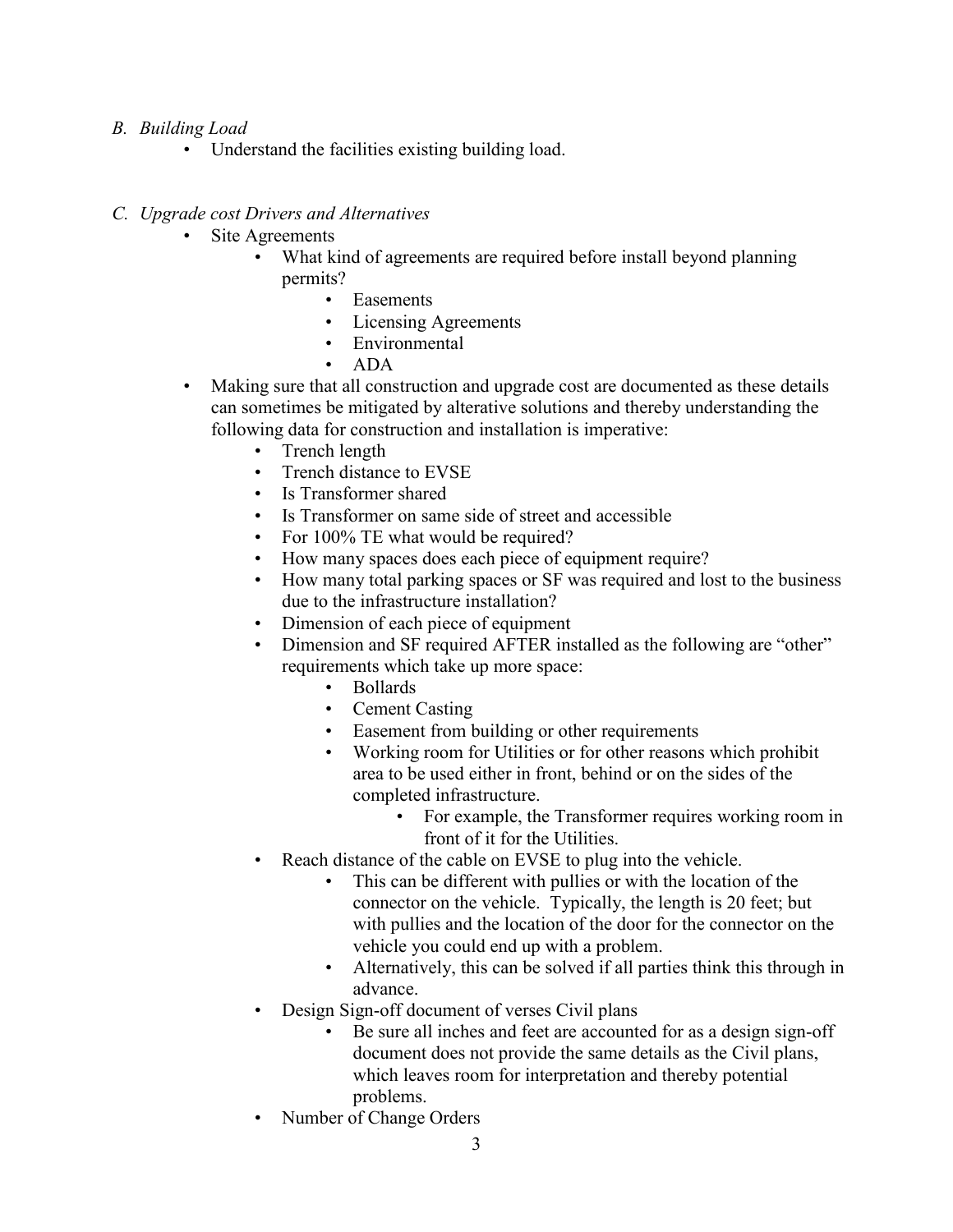- What was change order?
- Alternatives
	- What other solutions were explored beyond Grid tied 100% and or an EVSE for each vehicle. What other devices and equipment could enable flexibility of charging or shaving load, construction cost and upgrades.
		- Battery Storage
		- AC verses DC
		- Higher Power at 480 Volts
		- Rates during daytime
			- Reduced Carbon Intensity during the daytime periods should be a priority.

### *D. Vehicle Information*

- Create a Vehicle ID for each Vehicle
	- In cases where a hub is shared, you may have multiple Classifications of vehicles charging from the EVSE.
		- A light duty car parking for several days will not have the same requirements as the fleet.
		- The power level capability of one vehicle from another could vary.
		- The health and/ or SOC of the vehicle charging impacts opportunities.
	- GVWR and Unladen Weight
		- Impacts the fuel economy of the vehicle
		- Impacts cargo limits and or number of seats
	- Downtime
		- What was reason
		- What was equipment
			- Vehicle
			- EVSE
			- Other
		- How many days down
			- Reported date to OEM?
			- Date of failure?
			- How long to get back on road?
	- Delivery timeline of EV vehicles.
	- Vehicle Maintenance cost
	- Local Garage Support
		- Time and Hours available
		- Distance to fleet site
		- Experience with EV's
		- High Voltage Experience
		- Tools to diagnose EV failures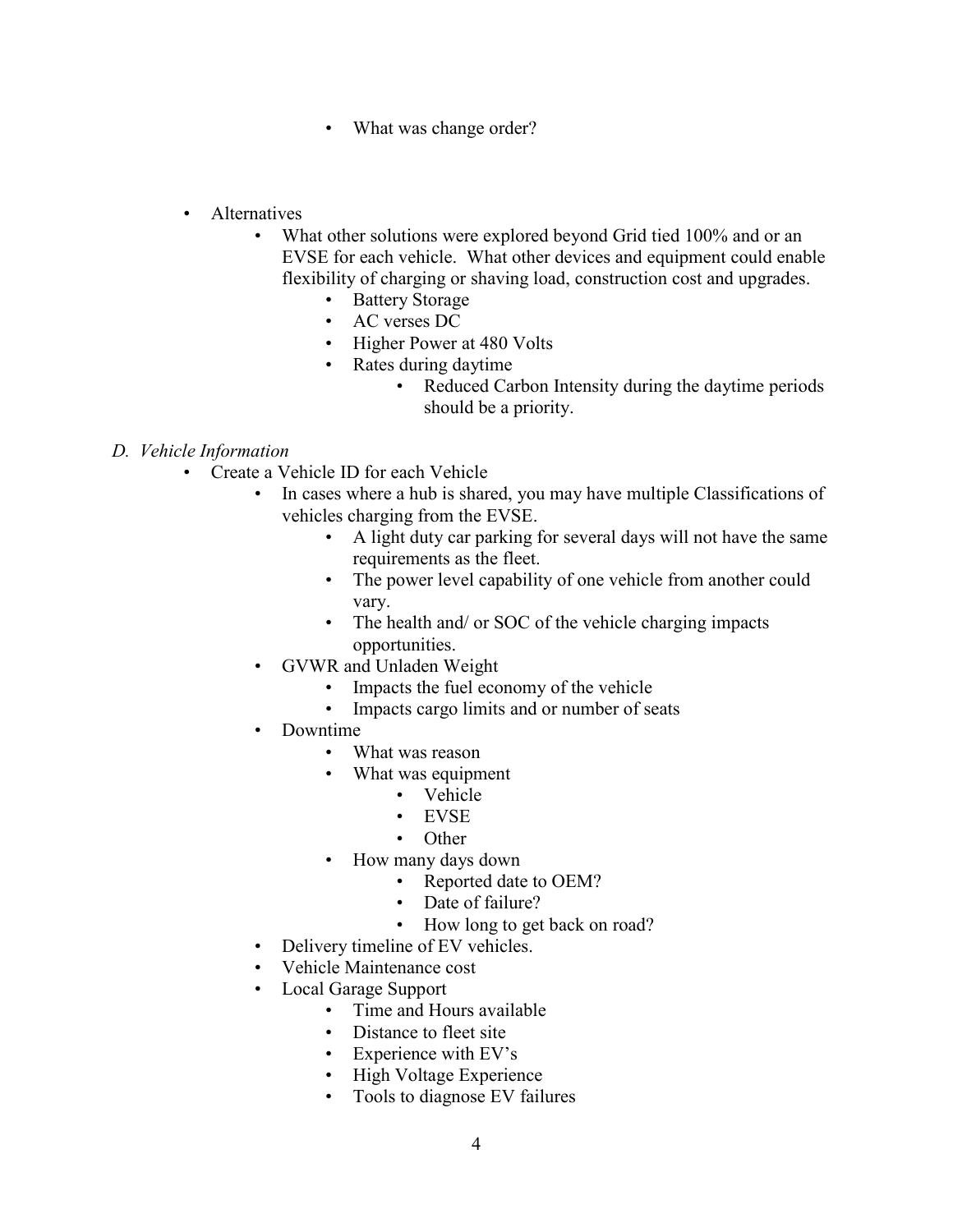# *E. Power Mix of the Grid*

What is the Power Mix at the circuit that is providing the power to the premises?

# *F. Events Triggered by Load*

- Circuit Load
- System Load
- Number of Events by Season
- Number of Events Weekend verses Weekdays
- Compare Events by Circuits
	- This should be watched as events have an impact on rates.
	- We need to learn more about dynamic rates and this data.
	- Events will have a higher impact on fleets and could be difficult to manage and will result in some very high kWh rates in the Summer that will greatly impact the budget of fleets if this is not well planned.

### *G. Rates*

- Billing number of kWh
- Billing number of kW (Non-Coincidental Demand)
- Billing number of kW (Peak Demand)
- Final Billing Price
	- Final price determines the "actual" out the door kWh cost.
	- This is NOT the same as the advertised kWh.

# *H. EVSE Charging Sessions*

- How many Charging sessions per driver shift?
	- This can increase range when planned into the solution.
	- This creates a new "sweat equity" cost to manage drivers to top-off during the day.
	- Understanding the success of new EV driver protocols will enhance the experience and bring an understanding on the types of requirements and opportunities for improvement by each fleet and or vocation.
	- Power Level can be a deal breaker if it is too slow it will prohibit the vehicle to stay on the road.
	- Dwell time before and after implementing EV charging.
- How many times charging occurred OFF site?
- EVSE warranty
- *I. Driving Education*
	- What is the Miles replenished by minute?
		- This can help drivers support the technology at optimal cost per mile.
	- Ability to convert kWh to Mileage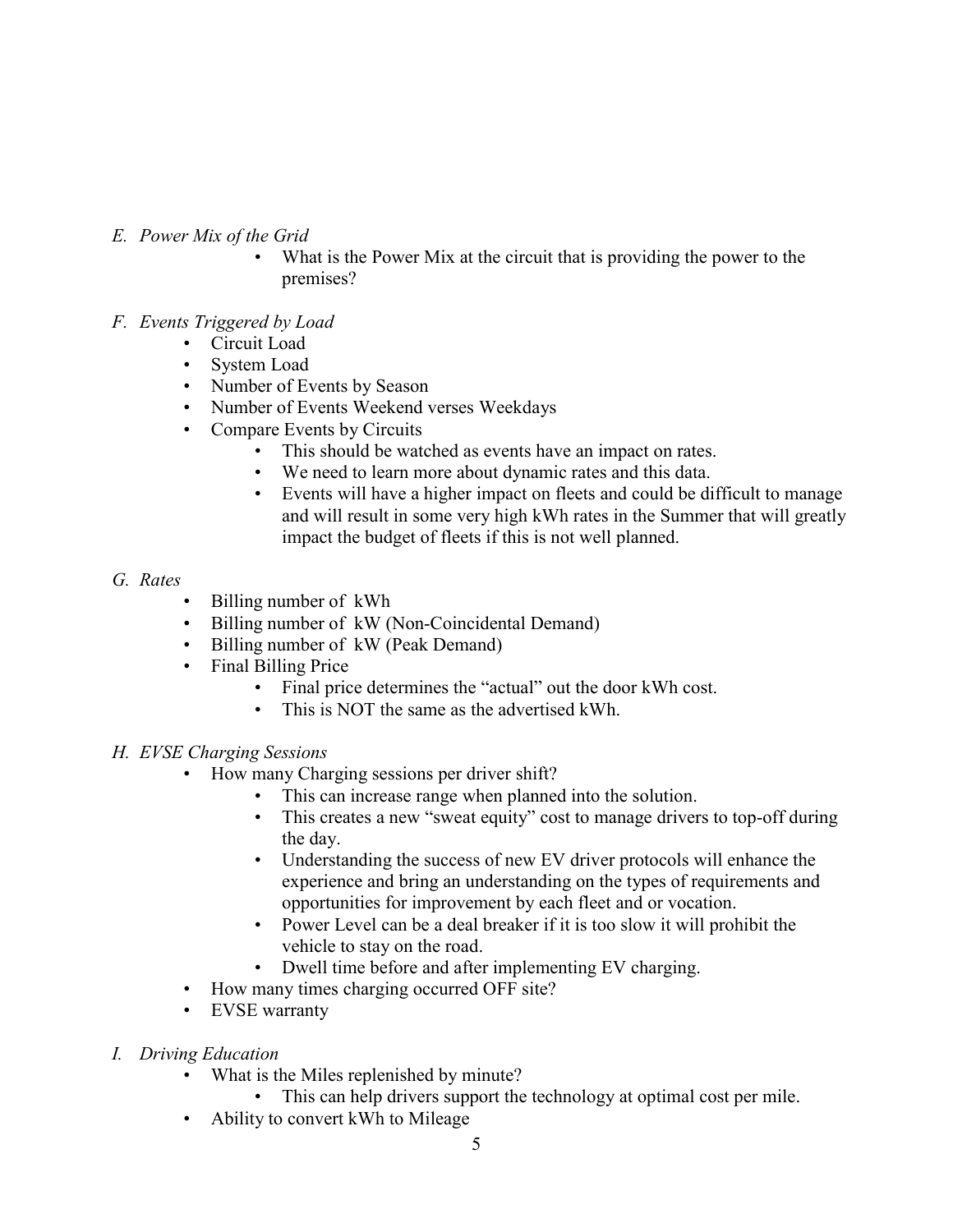- This impacts cost
- *J. Worse Operational Use Case Scenarios*
	- Any new prototype will require testing its limits to understand the benchmark for that vocation in this new technology.
	- Test each use case for its vocational limits:
		- Hottest day
		- Loaded vehicle
		- High demand day
		- On the road back to back with limited and very short dwell time
		- Auxiliaries being used for comfort of service and safety
		- Hilly route
		- 2 driver shifts, back to back
			- running 140 miles each shift
			- 4am to 2pm and then 2pm to midnight for each driver shift.
		- Example for Airport Vocation:
			- Scenario 1
				- Thanksgiving and Christmas Weeks
				- Very high demand of customers
				- All supply of parking and bus seat capacity will sell out.
				- All vehicles loaded with no daytime dwelling available
				- 2 driver shifts are back to back, running 140 miles each shift, 4am to 2pm and then 2pm to midnight for each driver shift.
			- Scenario 2
				- August  $15^{th}$  Summer Day, hottest day of the year
				- Grid is loaded
				- Events triggered from 7am to 7pm
				- Buses loaded
				- AC being used all day
				- 2 driver shifts are back to back, running 140 miles each shift, 4am to 2pm and then 2pm to midnight for each driver shift.
			- These types of "worse" case scenarios will educate all of us on what is "required" for each vocation.
			- SDAP has learned that it cannot successfully operate without a minimum of 50 kW of charging power with 3-phase 480 Volts of wiring on the premises and vehicles and EVSE's to match it.
				- Anything slower than 50 kW we run out of range.
				- Battery pack is limited due to payload limitations.
				- Fuel Economy, too much battery pack, will increase the cost per mile, finding the sweet spot for each vocation in this technology is critical for good experiences.
					- Understanding the requirements can determine how to create a benefit if the elements in your solution are considered and implemented.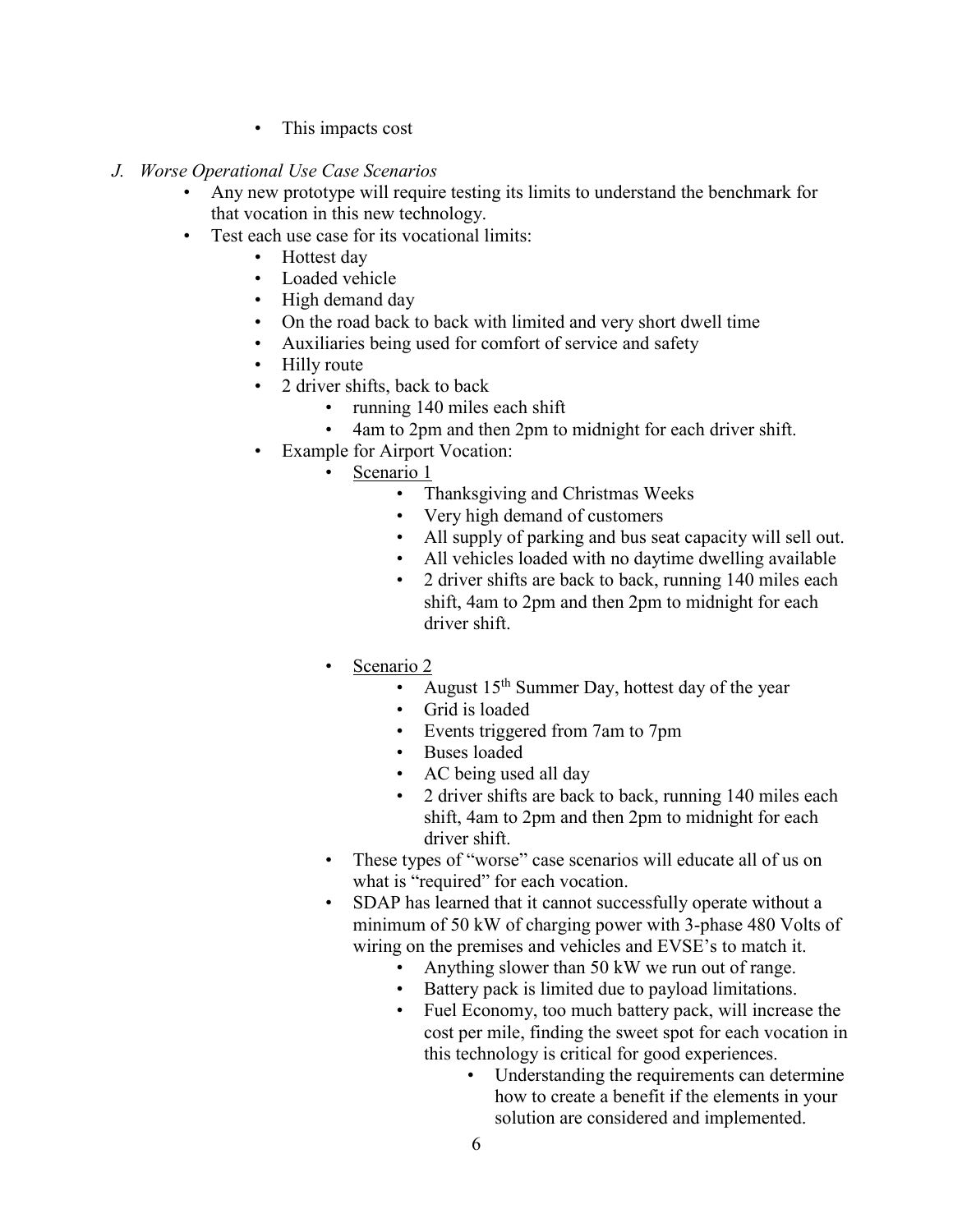- *K. Break Even Point*
	- How many years to pay back?
		- Other Alternatives:
			- Reduced number of EVSE's
			- Reduced construction cost
	- Cost Solution Alternatives
		- Storage
		- High Power
		- Incentive Day-Time Rates
- *L. Revenue*
	- Number of kWh sales and Revenue to IOU for each use case
- *M. LCFS Credits*
	- Cost effects to manage
	- Credits earned
		- How many?
	- Reduced kWh cost?
		- Able to monetize and sell credits?
	- EVSE ownership model
		- Who reported and earned revenue from the credits?
			- Fleet
			- IOU
			- EVSP

SDAP continues to express how imperative that this data collection effort is to our TE projects

and it should also incorporate alternative solutions for fleets that have little to no data to

reference. The equipment and rates need to support the business case and the recommendation

in the new OIR states the following:

*…should identify mechanisms such as stronger cost-based time-of-use (TOU) rates that*  reduce the cost of using off-peak electricity as a transportation fuel well below the cost of *conventional fuels such as diesel and petroleum…[and] should also ensure ZEV rates align with other demand response and load management programs to facilitate and encourage customers to participate in all existing applicable efforts to better integrate ZEV charging load onto the grid*.

SDAP believes that the balances of various alternative cost and incentives needs to be

addressed in the data collection all while achieving the TEF goals for driving ZEV's at a cost

below conventional fuel.